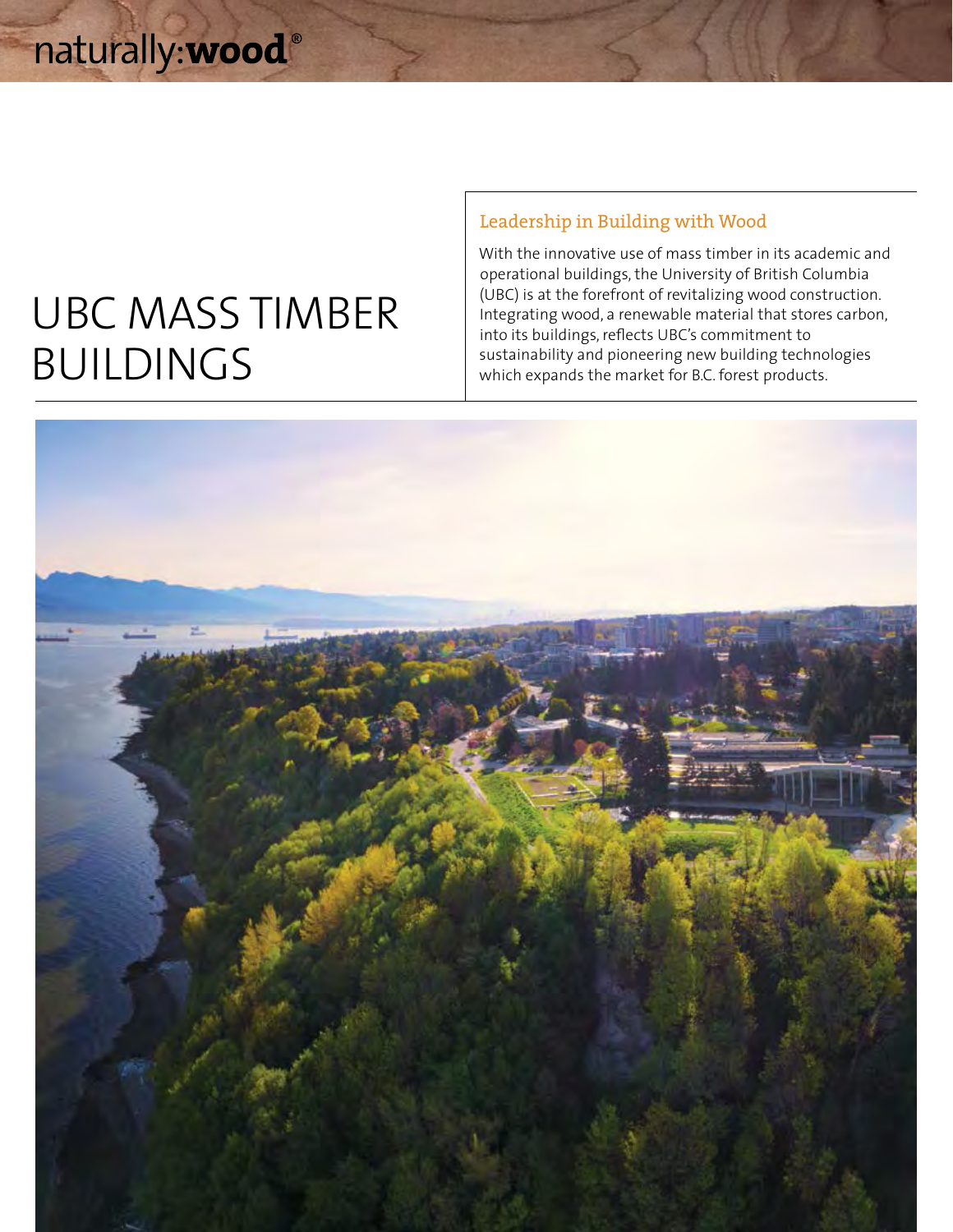*Contains engineered wood products including CLT and glulam. Due to the size of the gasification system components and the restricted space of the location, the structure was constructed around and over the equipment– a benefit of using pre-fabricated timber panel systems.*



## **8 BROCK COMMONS PHASE 1 STUDENT RESIDENCE**

### 2) CENTRE FOR INTERACTIVE RESEARCH ON A REAL PROPERTY OF RESEARCH ON A REAL PROPERTY OF REAL PROPERTY OF REAL PROPERTY OF REAL PROPERTY OF REAL PROPERTY OF REAL PROPERTY OF REAL PROPERTY OF REAL PROPERTY OF REAL PROPERTY O SUSTAINABILITY (CIRS)

*Mass timber hybrid structure comprised of 17 storeys of mass timber construction above one storey of concrete and two concrete stair cores. The floor structure is comprised of CLT panels which act as a two-way slab diaphragm, supported on glulam columns.*

## ENGINEERING STUDENTS CENTRE

*Composed primarily of a wood frame with a structural system of exposed glulam, steel and concrete. The exposed structural wood elements, such as NLT roof panels, cantilever well beyond the edge of the building envelope to provide highly visible connection details.*

*Commodity dimension lumber has been used to form naillaminated timber (NLT) panels for both the floor and roof system of the building. Glulam beams and columns remain exposed within the building. The building envelope is partially detailed with laminated western red cedar panels.* 



### 9 BIOENERGY RESEARCH AND DEMONSTRATION FACILITY **And SEARCH AND RESEARCH AND DEMONSTRATION FACILITY** (7 %) (9 & 9 8 7 KM) (8 & 8 8 AM) (7 %) BIOENERGY RESIDENCE

 FOREST SCIENCES CENTRE

*Parallel-strand lumber (PSL) beams and columns support a floor assembly of engineered wood joists and plywood sheathing topped with concrete. Glulam beams and columns support exposed wood trusses and l-beam roof in the processing centre, while the atrium showcases large PSL "trees" and walls lined with douglas-fir and bigleaf maple.*





### BASEBALL TRAINING CENTRE

*A cost effective, simple design using readily available commodity wood materials and an innovative combination of a glulam / LSL composite. Mass timber is used in the batting cages and pitching area, while light wood framing is used for the small scale support and office spaces.*



*Exposed wood, breathtaking views and the Nest Lounge characterize this space. Wood, structural steel and concrete were left exposed for the SUB's large open spaces. The east atrium features four-storey high, boomerang shaped glulam columns. The five-storey west atrium features a saw tooth roof of glulam trusses and CLT panels.*



*An industrial building constructed with CLT panels and glulam. Highly visible connection and construction details. The CEC will be the primary energy source for a hot water district energy system, which also produces thermal energy.*



## (5) NEW STUDENT UNION BUILDING (THE NEST)



#### $\circledS$  CAMPUS ENERGY CENTRE (CEC)





*Features two five-storey wings connected by an atrium. The building incorporates extensive use of cross-laminated timber (CLT) as well as an innovative concrete/ laminated strand lumber(LSL) composite floor system. A free-floating cantilevered staircase built entirely of glue-laminated timber (glulam) connects all five levels; the first of its kind in the world.*





#### $\mathbb D$  EARTH SCIENCES BUILDING